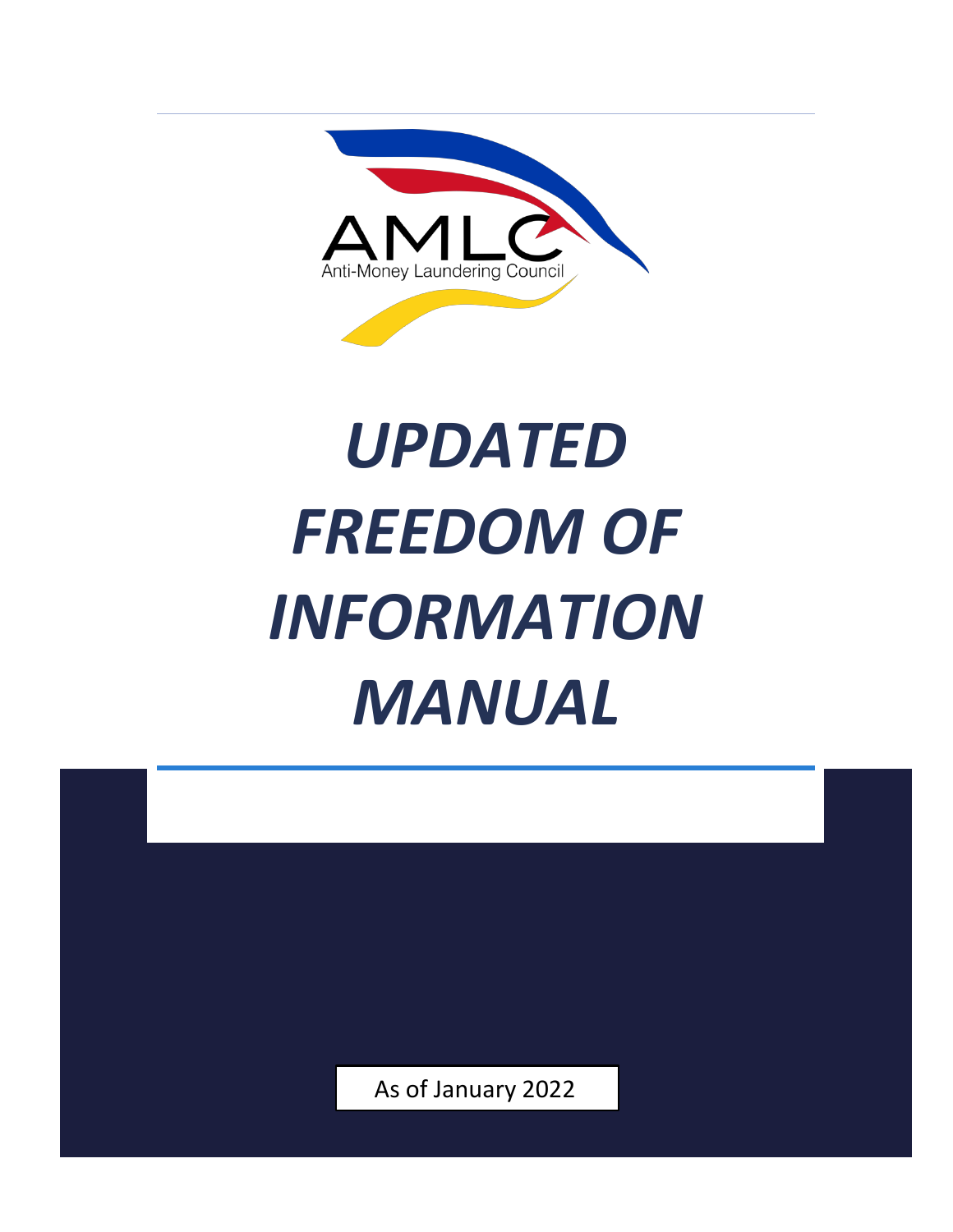# **TABLE OF CONTENTS**

#### **Introduction**

#### **I. FOI Officers of the AMLC**

- 1. FOI Receiving Officer
- 2. FOI Decision Maker
- 3. Central Appeals and Review Committee

# **II. Procedure for Request for Information**

- 1. AMLC FOI Request for Information
- 2. Receipt of Request for Information
- 3. Clarifications on the Request for Information
- 4. Fees
- 5. Period to Act
- 6. Date of Receipt
- 7. Requests for Extension of Time

# **III. Action on Requests for Information**

- 1. Notice to Requesting Party of Approval/Denial of Request
- 2. Approval of Request
- 3. Denial of Request
- 4. Grounds for Denial
- 5. Requested information is not in the custody of AMLC
- 6. Requested information is already posted and available online

#### **IV. Remedies in Case of Denial of Request**

- 1. Administrative FOI Appeal to the Centrals and Review Committee
- 2. Form
- 3. Filing of the Appeal
- 4. Outright Denial of the Appeal
- 5. Decision on the Appeal
- 6. Exhaustion of Administrative Remedy

#### **V. Administrative Liability**

#### **Annex – FOI Request Form**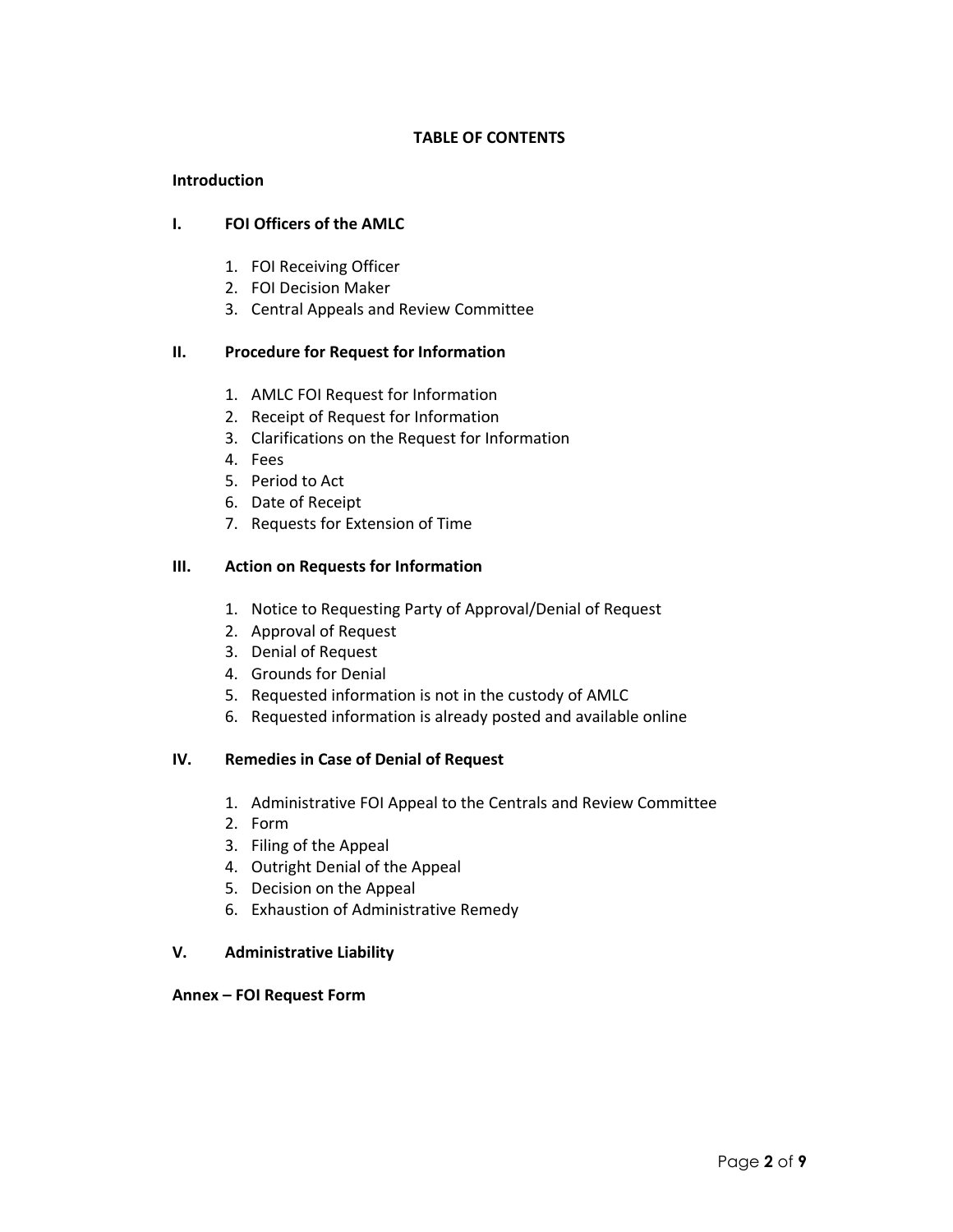#### **INTRODUCTION**

On 23 July 2016, President Rodrigo Roa Duterte signed Executive Order (EO) No. 2, entitled Operationalizing in the Executive Branch of the People's Constitutional Right to Information and the State Policies to Full Public Disclosure and Transparency in the Public Service and Providing Guidelines Therefor. Pursuant to Section 8 thereof, the Anti-Money Laundering Council issued this People's Freedom of Information (FOI) Manual, serving as a guide to the public for requests for Information under EO No. 2.

In accordance with FOI Memorandum Circular No. 21-02, the Anti-Money Laundering Council (AMLC) issues this updated FOI Manual incorporating the guidelines and procedures for requests made through personal submissions to the AMLC Office and through the FOI Portal. The AMLC is responsible for all actions carried out under this Manual and delegates this responsibility to the Executive Director or the duly designated Officer-in-Charge (OIC) of the AMLC.

#### **I. FOI OFFICERS OF THE AMLC**

**Sec. 1. FOI Receiving Officer.** There shall be an AMLC FOI Receiving Officer (FRO) who shall receive on behalf of the AMLC, all requests for information. The FOI Receiving Officer shall hold office at:

> Room 507, EDPC Building, BSP Complex, Mabini St. Malate, Manila Tel Nos. (632) 87087066, (632) 87087701 local 2833 Fax No. (632) 87087909 Secretariat@amlc.gov.ph

**Sec. 2 FOI Decision Maker.** There shall be an AMLC FOI Decision Maker (FDM) who shall have over-all responsibility for the initial decision on FOI requests.

**Sec. 3. Central Appeals and Review Committee.** There shall be a Central Appeals and Review Committee composed of three officials of the AMLC. The Committee shall review and analyze the grant or denial of request of information. The Committee shall also provide expert advice to the Executive Director or the duly designated OIC on the denial of such request.

#### **II. PROCEDURE FOR REQUESTS FOR INFORMATION**

#### **Sec. 4. AMLC FOI Request for Information.**

a. Any Filipino may request access to information on matters of public concern in the custody of the AMLC, subject to certain conditions. The request can either be made: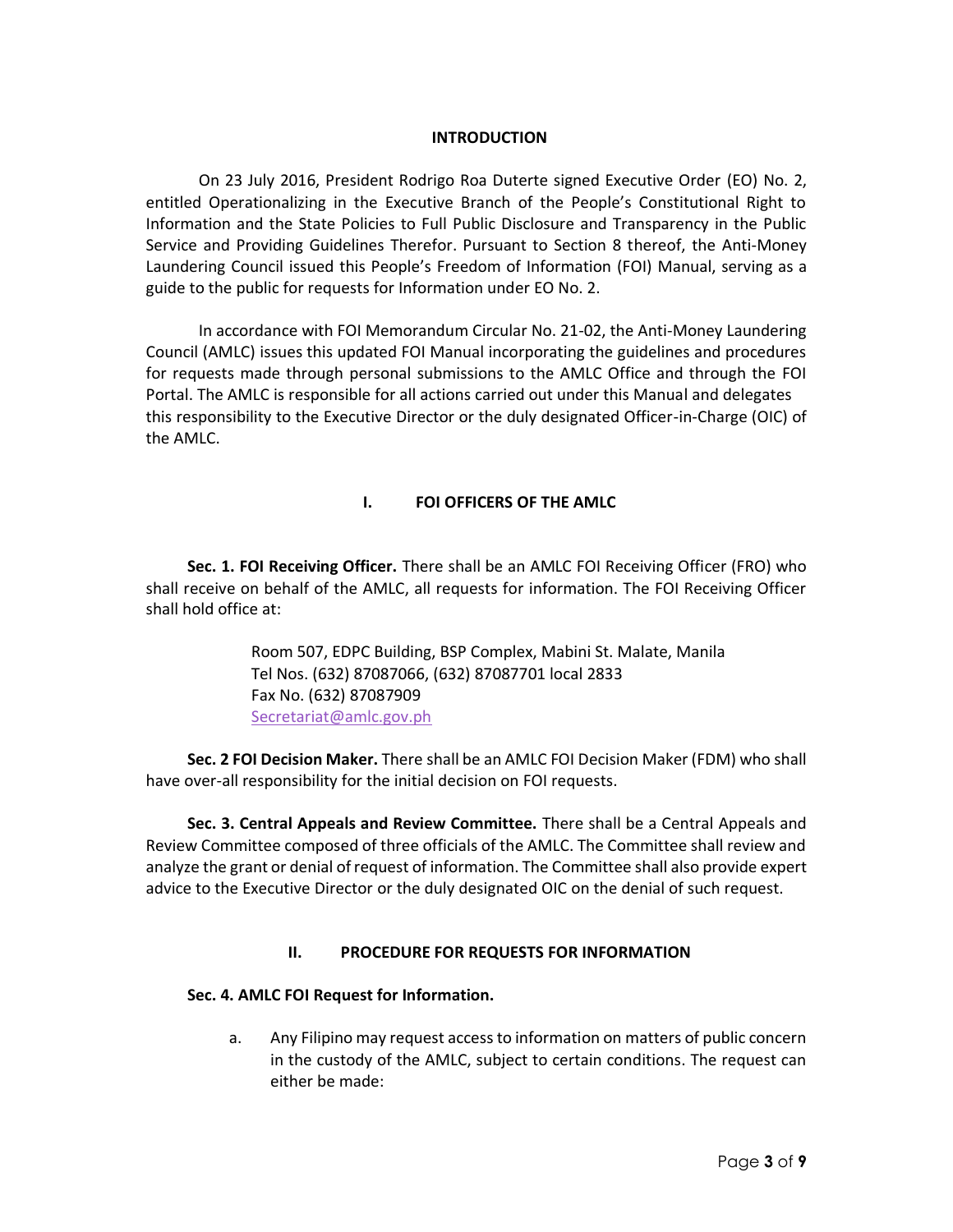- i. In person, through mail or through electronic mail (e-mail), by accomplishing the AMLC FOI Request Form<sup>1</sup> (See Annex "A"); or
- ii. Via the Electronic Freedom of Information (eFOI) Portal, by submitting an eFOI Request.
- a. The AMLC FOI Request for Information must comply with the following requirements:
	- i. It must be in writing, in physical or electronic form;
	- ii. It shall state the true name and complete contact information of the requesting party, accompanied by a copy of a valid government-issued identification document with photo; and
	- iii. It shall reasonably describe the information requested, and the reason for, or purpose of, the request for information.
- c. In case the requesting party is unable to make a written request, because of literacy or because he/she is a person with disability, he/she may personally appear at the AMLC Office to make an oral request, and the FRO shall reduce it in writing.
- d. In case of proxy requests, the duly accomplished AMLC FOI Request Form or eFOI Request must be accompanied by a letter of authority indicating that the requesting party has authorized his/her representative to submit the request form in his/her behalf, together with copies of valid proof of identification for both the requesting party and his/her representative.
	- i. Required letters of authority for eFOI requests shall be sent to the RFO through the FOI Portal by using the Reply button.
- e. Access to information shall be denied when the information falls under any of the exceptions to the right to access of information enumerated in Office of the President (OP) Memorandum Circular (MC) No. 89 on Updating the Inventory of Exceptions to the Right to Access of Information Under Executive Order (EO) No. 02, series of 2016, including but not limited to matters considered confidential under Republic Act No. 9160, otherwise known as the Anti-Money laundering Act of 2001, as amended (AMLA) and resolutions and issuances of the AMLC pursuant to its investigative, datagathering, intelligence and prosecutorial functions.

<sup>&</sup>lt;sup>1</sup> The AMLC FOI Request Form is available at Room 507, EDPC Building, BSP Complex, Mabini St. Malate, Manila or at www.amlc.gov.ph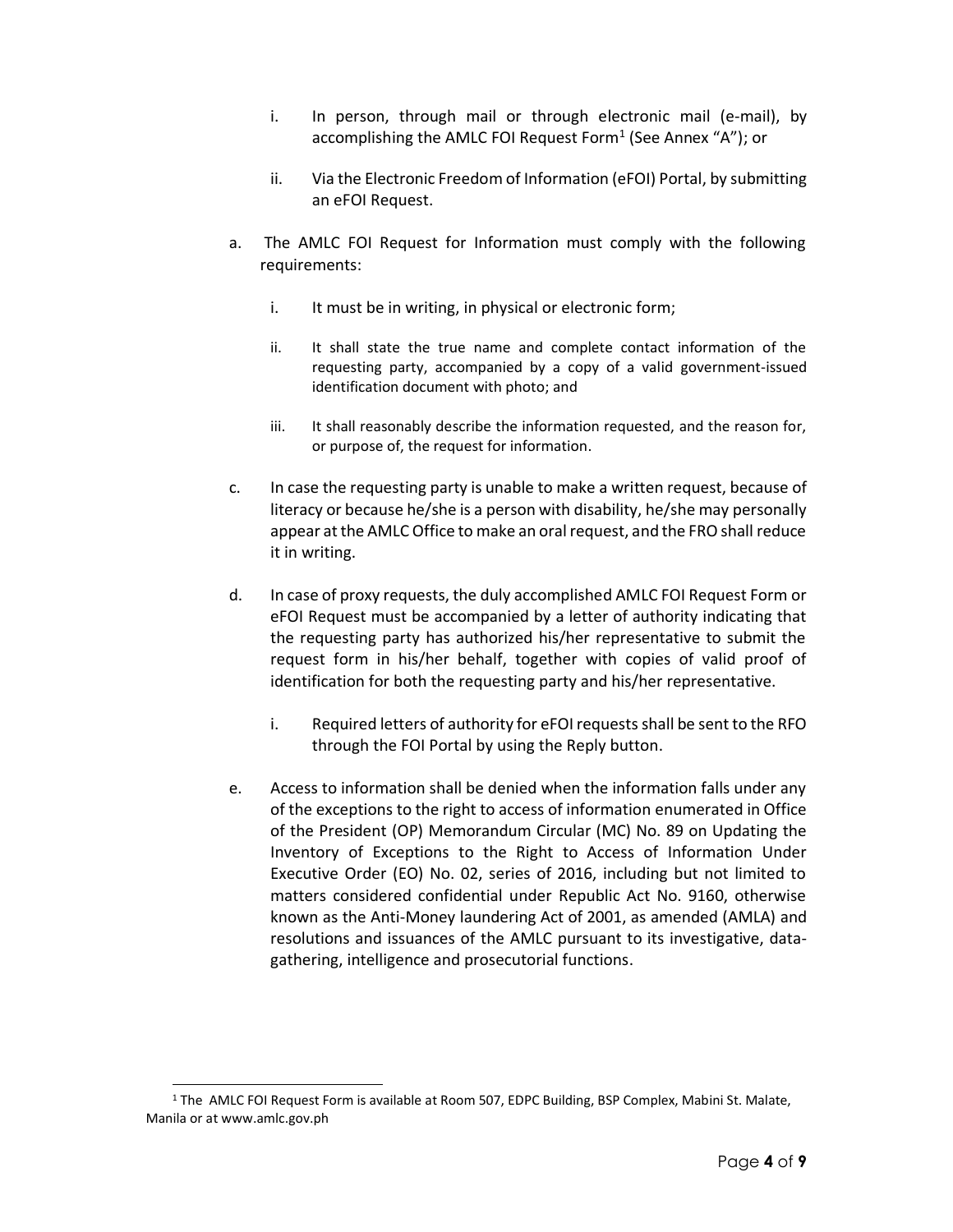#### **Sec. 5. Receipt of Request for Information.**

- a. The FRO shall receive the AMLC FOI Request Form or eFOI Request and check that the requirements provided under Section 4 hereof are complied with. The FRO may directly request for additional information for validation of the request and proof of identification of the requesting party or his/her representative.
	- i. AMLC FOI Request Form. For in-person requests, the request shall be stamped received by the AMLC Records and Administrative Services Division (RASD) indicating the date and time of the receipt of the written request. The requesting party shall be furnished the received copy.

In case of e-mail requests, the same shall be acknowledged by electronic mail.

In both cases, the FRO shall input the details of the request on the Request Tracking System database and allocate a reference number for this request.

ii. eFOI Requests. The request shall be acknowledged by the FRO indicating the date and time of the receipt of the request, and the due date of the AMLC's response. The system automatically generates a reference number for the request.

**Sec. 6. Clarifications on the Request for Information.** The FRO or FDM may require the requesting party additional information in order to identify and locate the information requested. The AMLC is not obliged to act on the request for information until the requesting party submits the requested clarificatory details. If no clarification is received from the requesting party after sixty (60) working days, the request shall be closed.

**Sec. 7. Fees.** The AMLC does not charge any fee for accepting requests for access to information. The AMLC, however, may charge reasonable costs for the reproduction and copying of the information. In no case shall the applicable fees be so onerous as to defeat the purpose of this Order.

The FRO shall immediately notify the requesting party in case there shall be a reproduction and copying fee in order to provide the information. Such fee shall be the actual amount spent in providing the information to the requesting party. Nevertheless, the AMLC shall always endeavor to send an electronic copy to the requestor, whenever applicable and as the case may be.

The AMLC may reduce or waive any of its reproduction and copying fees in case the applicant is an indigent, a student or a senior citizen, provided that, the requesting party satisfactorily processes his/her entitlement to such waiver or reduction of fees.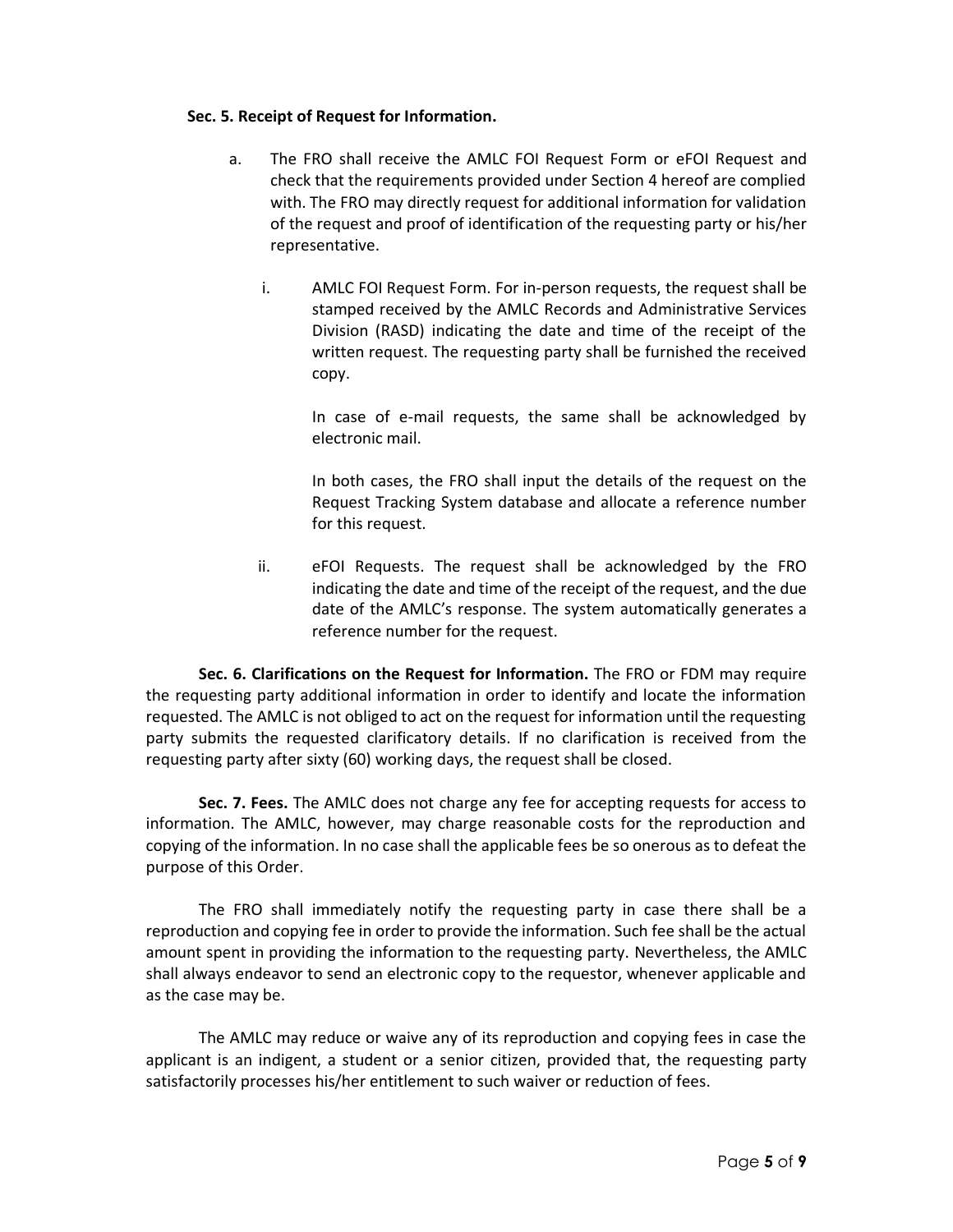**Sec. 8. Period to Act.** All requests made through the AMLC FOI Request Form or the eFOI portal shall be acted upon within fifteen (15) working days from the date of receipt of the request.

**Sec. 9. Date of Receipt.** The date of receipt of the request will be either:

- a. The day on which the request is physically or electronically delivered to the government office, or directly into the official e-mail of the AMLC.
- b. The day on which the request was submitted via the eFOI Portal; or
- c. If the FRO has asked the requesting party for further details to identify and locate the requested information, the date on which the necessary clarification is received.
- d. For in-person requests and e-mails and in cases where the FRO is on leave with instructions to re-direct the message to another FRO, the date of receipt will be the day the request is received by the other FRO.

**Sec. 10. Request for an Extension of Time.** If the information requested requires extensive search of the records facilities, examination of voluminous records, or if there is an occurrence of fortuitous events or other analogous cases, the FRO shall inform the requesting party of the necessity of an extension in time to comply with the request, setting forth the reasons for such extension. In no case shall the extension exceed twenty (20) working days unless exceptional circumstances warrant a longer period.

# **III. ACTION ON REQUESTS FOR INFORMATION**

**Sec. 11. Notice to the Requesting Party of the Approval/Denial of the Request**. The FRO shall prepare the response to the requesting party. All actions on FOI requests shall pass through the Executive Director or his/her designated officer for final approval.

- a. Responses to physical requests can either be in writing or by email.
- b. Responses to eFOI Requests shall be uploaded to the FOI Portal.

**Sec. 12. Approval of Request.** Within fifteen (15) days from receipt of the request, the FRO shall notify the requesting party in writing, or through the eFOI Portal, whichever is applicable, of the approval of the request together with a statement of costs, if any.

**Sec. 13. Denial of Request.** In case of denial of the request, wholly or partially, the FRO shall notify the requesting party of the denial in writing, or through the eFOI Portal, whichever is applicable.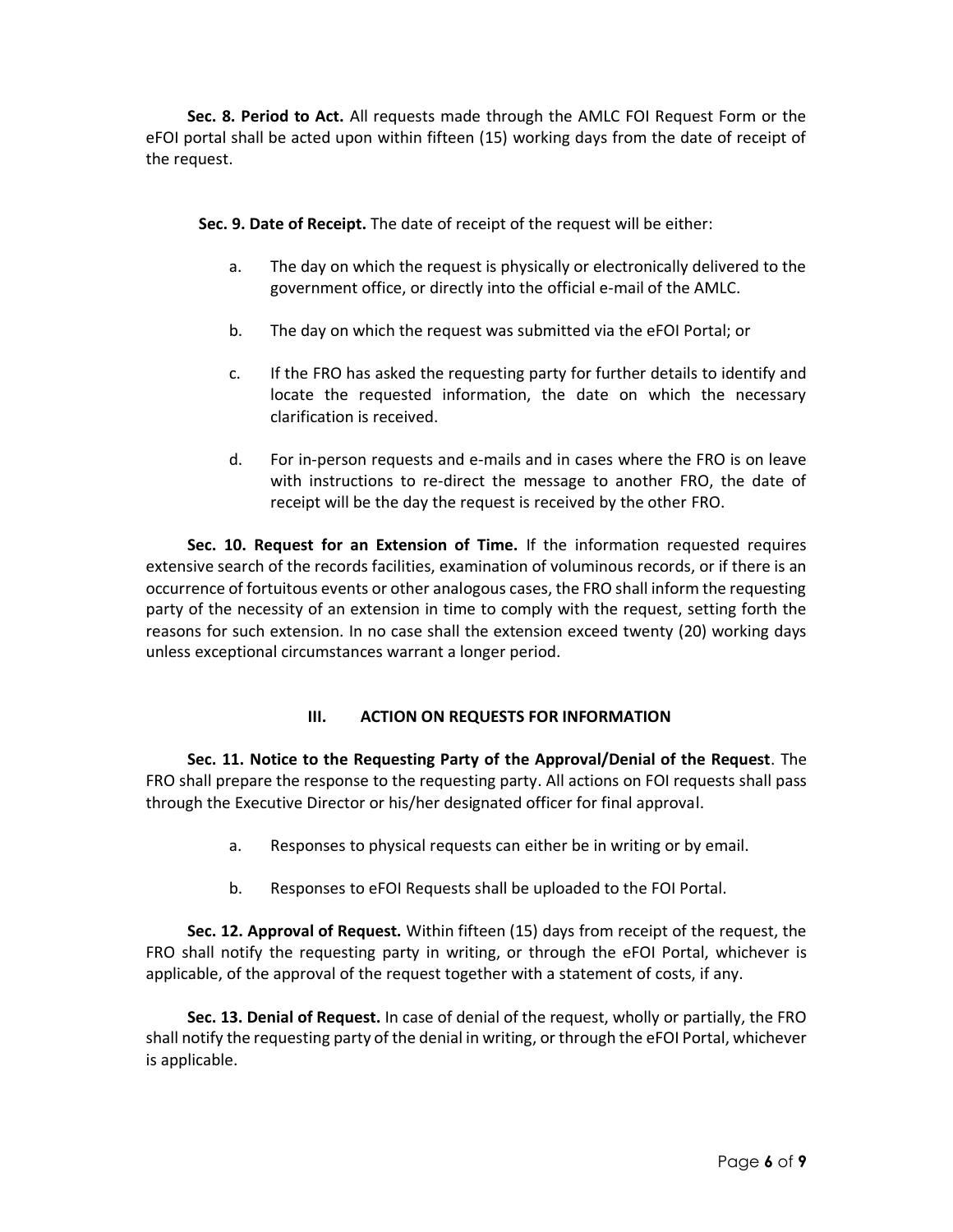The notice shall clearly set forth the ground or grounds for denial and the circumstances on which the denial is based. Failure to notify the requesting party of the action taken on the request within the period herein provided shall be deemed a denial of the request to information. All denials on FOI requests shall pass through the Executive Director or to the designated officer.

**Sec. 14. Grounds for Denial.** The Request for Information shall be denied based on OP MC No. 89 on Updating the Inventory of Exceptions to the Right to Access of Information Under Executive Order (EO) No. 02, series of 201 and on the following grounds:

- a. The request form is incomplete and the requesting party failed to provide clarificatory information despite the request of the FRO;
- b. The AMLC does not have the information requested;
- c. The information requested contains sensitive personal information protected by the Data Privacy Act of 2021;
- d. The information requested is part of intelligence-gathering functions of the AMLC and partner government agencies;
- e. The information requested pertains to the names and personal details of the investigators and lawyers of the AMLC; or
- f. The Request is an unreasonable, subsequent identical or substantially similar request from the same requesting party whose request has already been previously granted or denied.

**Sec. 15. Requested information is not in the custody of the AMLC.** If the requested information is not in the custody of the AMLC, the FRO shall undertake the following steps:

- a. If the information/records requested are in the custody of another Agency, the request shall endeavor to refer the request to the appropriate Agency. The FRO shall, within the 15-day period, inform the requesting party that the AMLC does not have custody of the information requested, and that the request will be referred to the appropriate agency.
- b. If the information/records requested are in the custody of an Agency not covered by E.O. No. 2, the FRO shall advise the requesting party accordingly and provide him/her with the contact details of that Agency, if known.

**Sec. 16. Requested information is already posted and available on-line.** If the information requested is already posted and publicly available in the AMLC's website (www.amlc.gov.ph), data.gov.ph or foi.gov.ph, the FRO shall inform the requesting party of the said fact and provide him/her of the website link where the information is posted.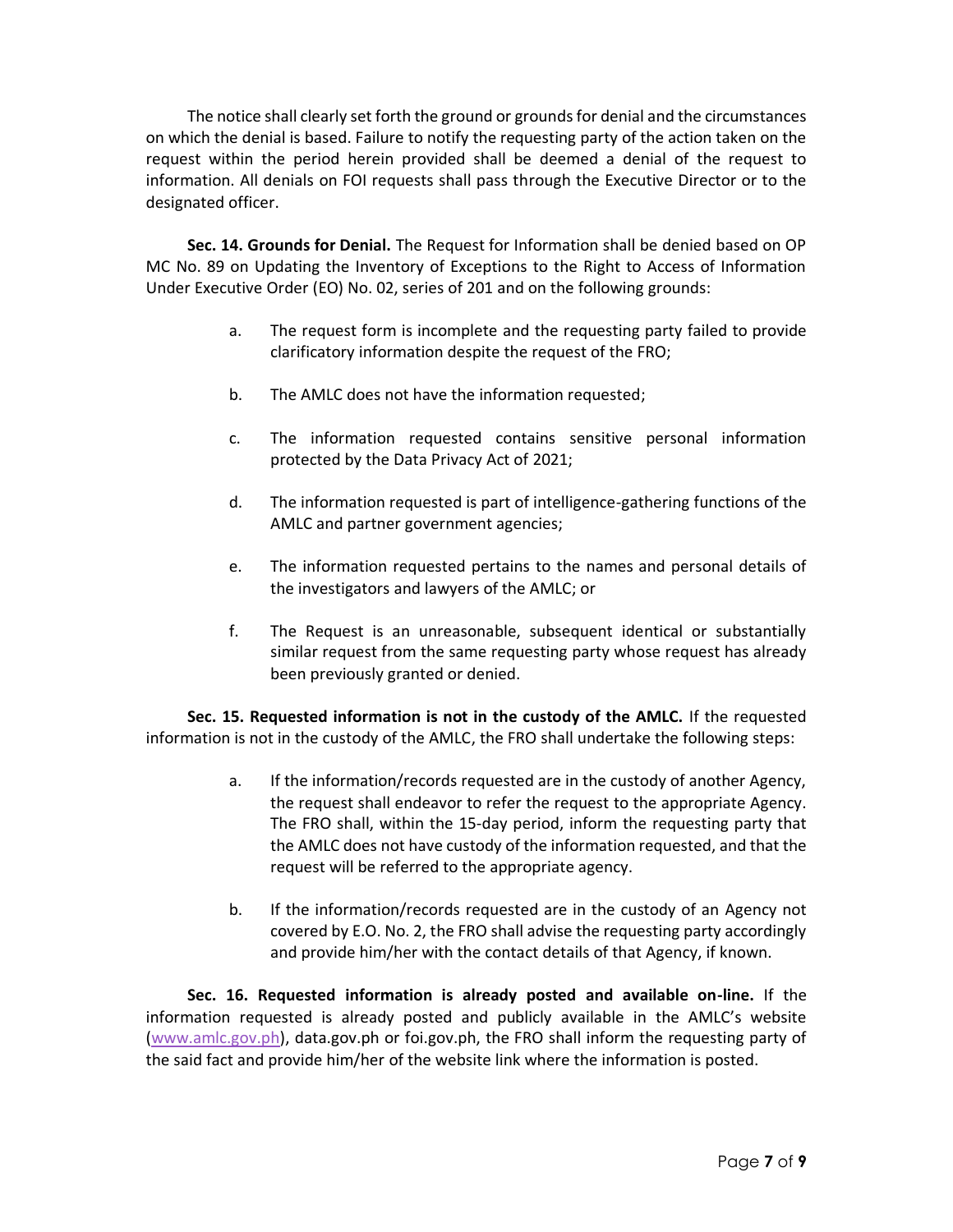# **IV. REMEDIES IN CASE OF DENIAL**

**Sec. 17. Administrative FOI Appeal to the Central Appeals and Review Committee.** A written appeal must be filed by the requesting party within fifteen (15) calendar days from the notice of denial or from the lapse of the period to respond to the request.

**Sec. 18. Form.** The appeal shall be in writing, duly notarized, signed by the requesting party, and shall state the following:

- a. Date of receipt of the denial or the lapse of the relevant period to respond to the request;
- b. Copy of the notice of denial; and
- c. Additional information and/or supporting documents justifying the request or information, addressing the ground or grounds for denial and the circumstances on which the denial is based.

**Sec. 19. Filing of the Appeal.** The appeal must be filed by personal delivery or through registered mail, addressed to the Executive Director of the AMLC, at Room 507, EDPC Building, BSP Complex, Mabini St. Malate, Manila. The Executive Director shall immediately refer the appeal to the Central Appeals and Review Committee.

**Sec. 20. Outright Denial of the Appeal.** The appeal may be dismissed outright on the following grounds, among others:

- a. Filing of an appeal beyond fifteen (15) working days from receipt of the notice of denial or lapse of the relevant period; or
- b. Failure to include the necessary document/information required for the filing of an appeal.

**Sec. 21. Decision on the Appeal.** The appeal shall be decided by the Executive Director upon the recommendation of the Central Appeals and Review Committee within thirty (30) working days from the filing of said written appeal. Failure to decide within the 30-day period shall be deemed a denial of the appeal.

**Sec. 22. Exhaustion of Administrative Remedy.** Upon exhaustion of administrative appeal remedies, the requesting party may file the appropriate case in the proper courts in accordance with the Rules of Court.

# **V. ADMINISTRATIVE LIABILITY**

**Sec. 23. Non-compliance with FOI.** Failure to comply with the provisions of this Manual shall be a ground for the following administrative penalties: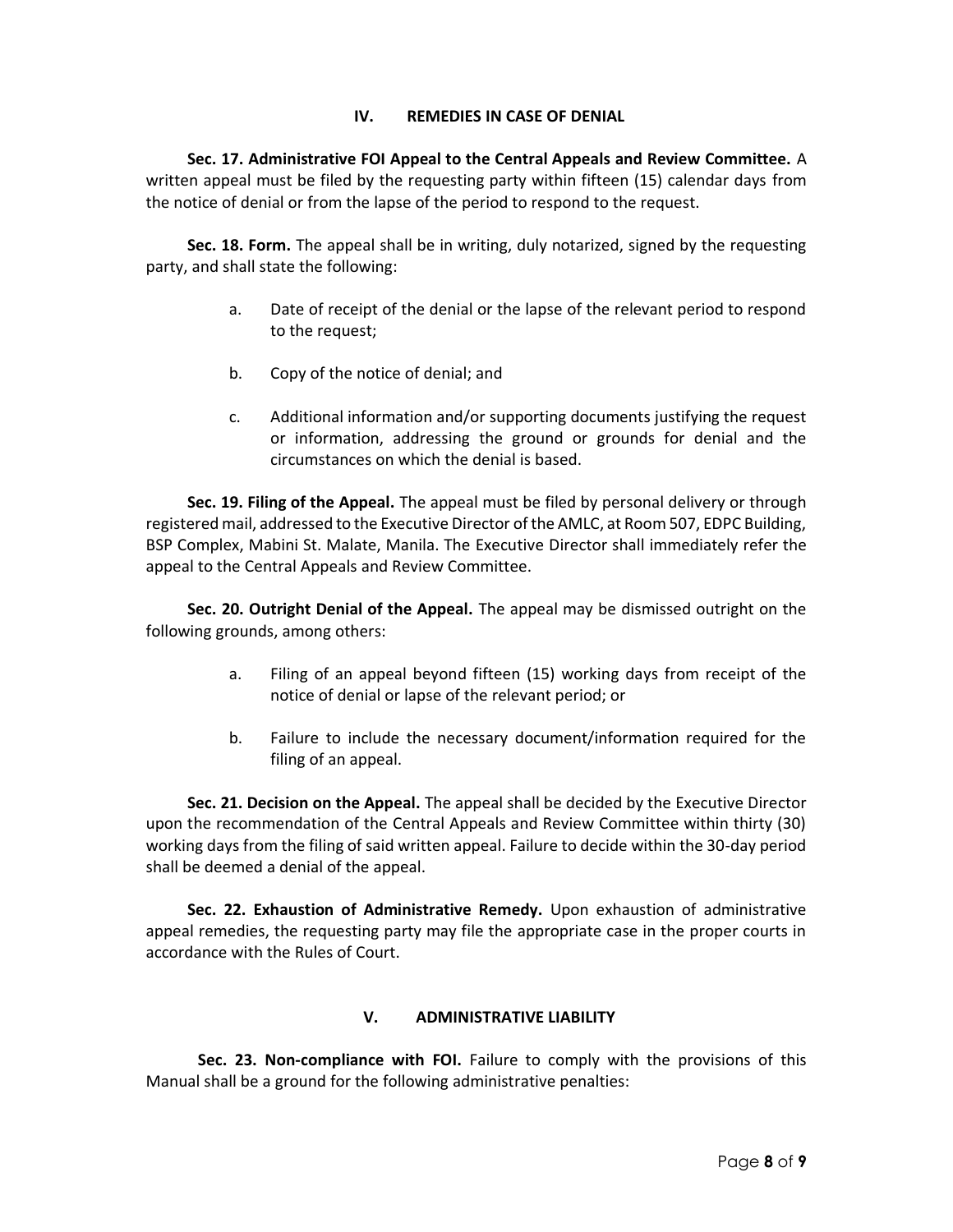- a.  $1<sup>st</sup>$  Offense Reprimand;
- b.  $2^{nd}$  Offense Suspension of one (1) to thirty (30) days; and
- c.  $3<sup>rd</sup>$  Offense Dismissal from the service.

**Sec. 24. Procedure.** The Revised Rules on Administrative Cases in the Civil Service shall be applicable in the disposition of cases under this Manual.

**Sec. 25. Provisions for More Stringent Laws, Rules, and Regulations.** Nothing in this Manual shall be construed to derogate from any law, any rules, or regulation prescribed by any body or agency, which provides for more stringent penalties.

\_\_ January 2022, Manila, Philippines.

FOR THE AMLC:

 (original signed) **MEL GEORGIE B. RACELA** Executive Director